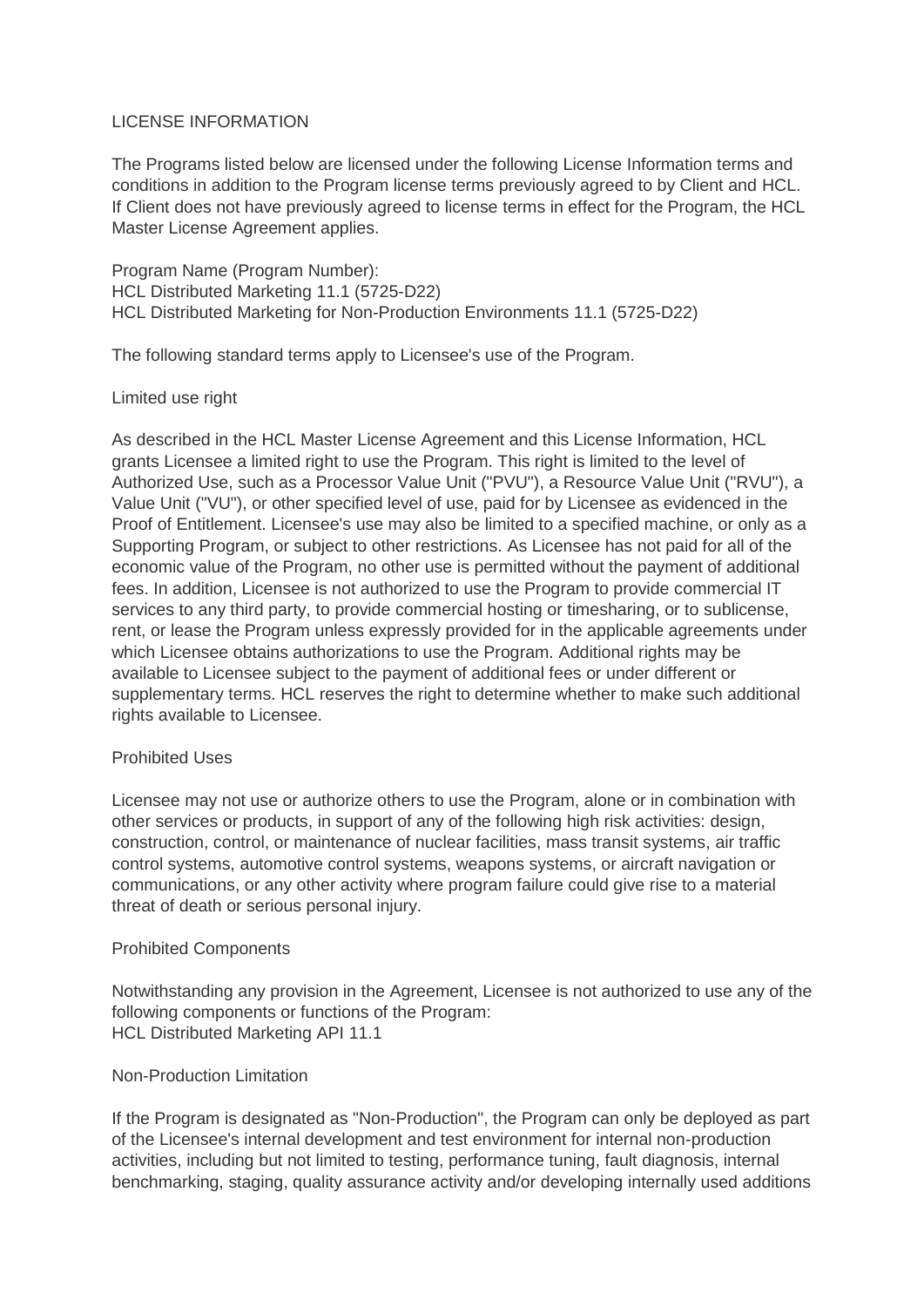or extensions to the Program using published application programming interfaces. Licensee is not authorized to use any part of the Program for any other purposes without acquiring the appropriate production entitlements.

## **Privacy**

Licensee acknowledges and agrees that IBM may use cookie and tracking technologies to collect personal information in gathering product usage statistics and information designed to help improve user experience and/or to tailor interactions with users in accordance with the HCL online Privacy Statement.

## Benchmarking

Licensee may disclose the results of any benchmark test of the Program or its subcomponents to any third party provided that Licensee (A) publicly discloses the complete methodology used in the benchmark test (for example, hardware and software setup, installation procedure and configuration files), (B) performs Licensee's benchmark testing running the Program in its Specified Operating Environment using the latest applicable updates, patches and fixes available for the Program from HCL or third parties that provide HCL products ("Third Parties"), and (C) follows any and all performance tuning and "best practices" guidance available in the Program's documentation and on HCL's support web sites for the Program. If Licensee publishes the results of any benchmark tests for the Program, then notwithstanding anything to the contrary in any agreement between Licensee and HCL or Third Parties, HCL and Third Parties will have the right to publish the results of benchmark tests with respect to Licensee's products provided HCL or Third Parties complies with the requirements of (A), (B) and (C) above in its testing of Licensee's products.

Notwithstanding the foregoing, under no circumstances may Licensee publish the results of benchmark tests run on Oracle Outside In Technology without prior written permission.

The above benchmarking terms apply to the following Programs or subcomponents: HCL Distributed Marketing 11.1

## Export and Import Restrictions

This Program may contain cryptography. Transfer to, or use by, users of the Program may be prohibited or subject to export or import laws, regulations or policies, including those of the United States Export Administration Regulations. Licensee assumes all responsibility for complying with all applicable laws, regulations, and policies regarding the export, import, or use of this Program, including but not limited to, U.S. restrictions on exports or reexports.

The following units of measure may apply to Licensee's use of the Program.

# Authorized User

Authorized User is a unit of measure by which the Program can be licensed. An Authorized User is a unique person who is given access to the Program. The Program may be installed on any number of computers or servers and each Authorized User may have simultaneous access to any number of instances of the Program at one time. Licensee must obtain separate, dedicated entitlements for each Authorized User given access to the Program in any manner directly or indirectly (for example: via a multiplexing program, device, or